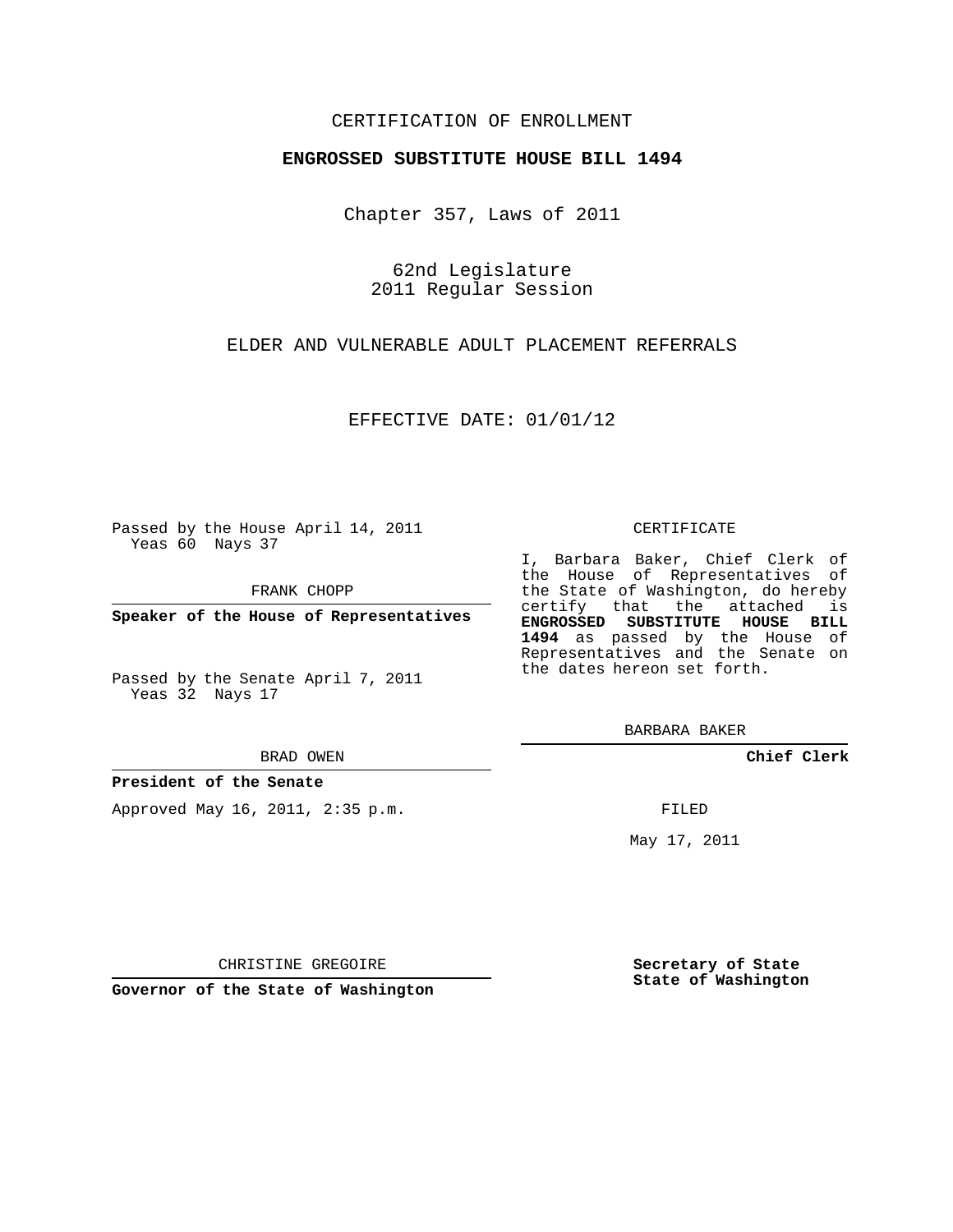# **ENGROSSED SUBSTITUTE HOUSE BILL 1494** \_\_\_\_\_\_\_\_\_\_\_\_\_\_\_\_\_\_\_\_\_\_\_\_\_\_\_\_\_\_\_\_\_\_\_\_\_\_\_\_\_\_\_\_\_

\_\_\_\_\_\_\_\_\_\_\_\_\_\_\_\_\_\_\_\_\_\_\_\_\_\_\_\_\_\_\_\_\_\_\_\_\_\_\_\_\_\_\_\_\_

AS AMENDED BY THE SENATE

Passed Legislature - 2011 Regular Session

**State of Washington 62nd Legislature 2011 Regular Session By** House Health Care & Wellness (originally sponsored by Representative Moeller)

READ FIRST TIME 02/17/11.

 AN ACT Relating to elder placement referrals; adding a new chapter to Title 18 RCW; prescribing penalties; and providing an effective date.

BE IT ENACTED BY THE LEGISLATURE OF THE STATE OF WASHINGTON:

 NEW SECTION. **Sec. 1.** (1) The legislature finds that locating acceptable housing and appropriate care for vulnerable adults is an important aspect of providing an appropriate continuity of care for senior citizens.

 (2) The legislature further finds that locating appropriate and quality housing alternatives sometimes depends on elder and vulnerable adult referral agencies attempting to assist with referral.

 (3) The legislature further finds that vulnerable adult referral professionals should be required to meet certain minimum requirements to promote better integration of vulnerable adult housing choices.

 (4) The legislature further finds that the requirement that elder and vulnerable adult referral agencies meet minimum standards of conduct is in the interest of public health, safety, and welfare.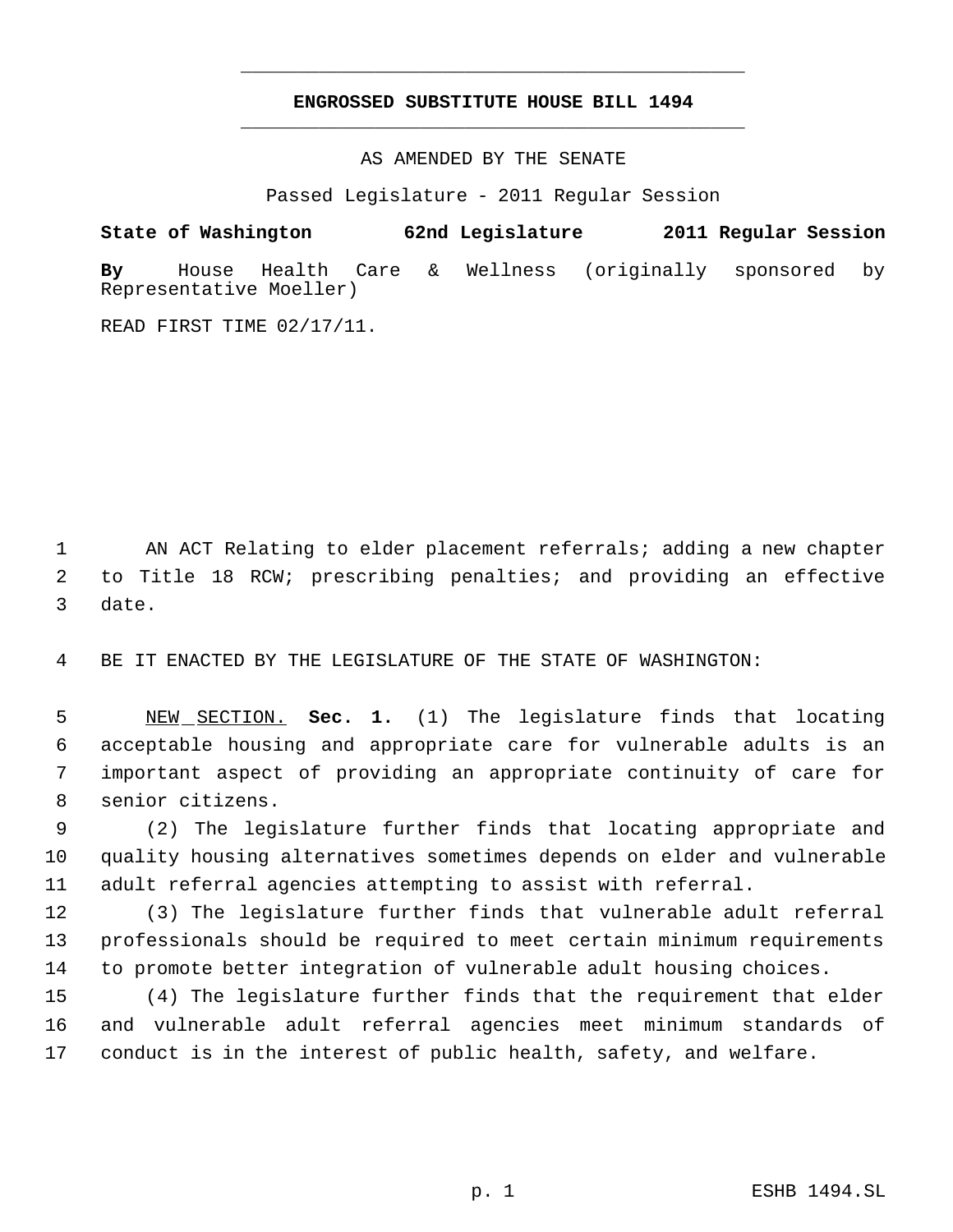NEW SECTION. **Sec. 2.** The definitions in this section apply throughout this chapter unless the context clearly requires otherwise.

 (1) "Care services" means any combination of services, including in-home care, private duty care, or private duty nursing designed for or with the goal of allowing vulnerable adults to receive care and related services at home or in a home-like setting. Care service providers must include home health agencies and in-home service agencies licensed under chapter 70.127 RCW.

 (2) "Client" means an elder person or a vulnerable adult, or his or her representative if any, seeking a referral or assistance with entering into an arrangement for supportive housing or care services in Washington state through an elder and vulnerable adult referral agency. For purposes of this chapter, the "client's representative" means the person authorized under RCW 7.70.065 or other laws to provide informed consent for an individual unable to do so. "Client" may also mean a person seeking a referral for supportive housing or care services on behalf of the elder person or vulnerable adult through an elder care referral service: PROVIDED, That such a person is a family member, relative, or domestic partner of the senior or vulnerable adult.

 (3) "Elder and vulnerable adult referral agency" or "agency" means a business or person who receives a fee from or on behalf of a vulnerable adult seeking a referral to care services or supportive housing, or who receives a fee from a care services provider or supportive housing provider because of any referral provided to or on behalf of a vulnerable adult.

 (4) "Fee" means anything of value. "Fee" includes money or other valuable consideration or services or the promise of money or other valuable consideration or services, received directly or indirectly by an elder and vulnerable adult referral agency.

 (5) "Information" means the provision of general information by an agency to a person about the types of supportive housing or care services available in the area that may meet the needs of elderly or vulnerable adults without giving the person the names of specific providers of care services or supportive housing, or giving a provider the name of the person or vulnerable adult. Information also means the provision by an agency of the names of specific providers to a social worker, discharge planner, case manager, professional guardian, nurse,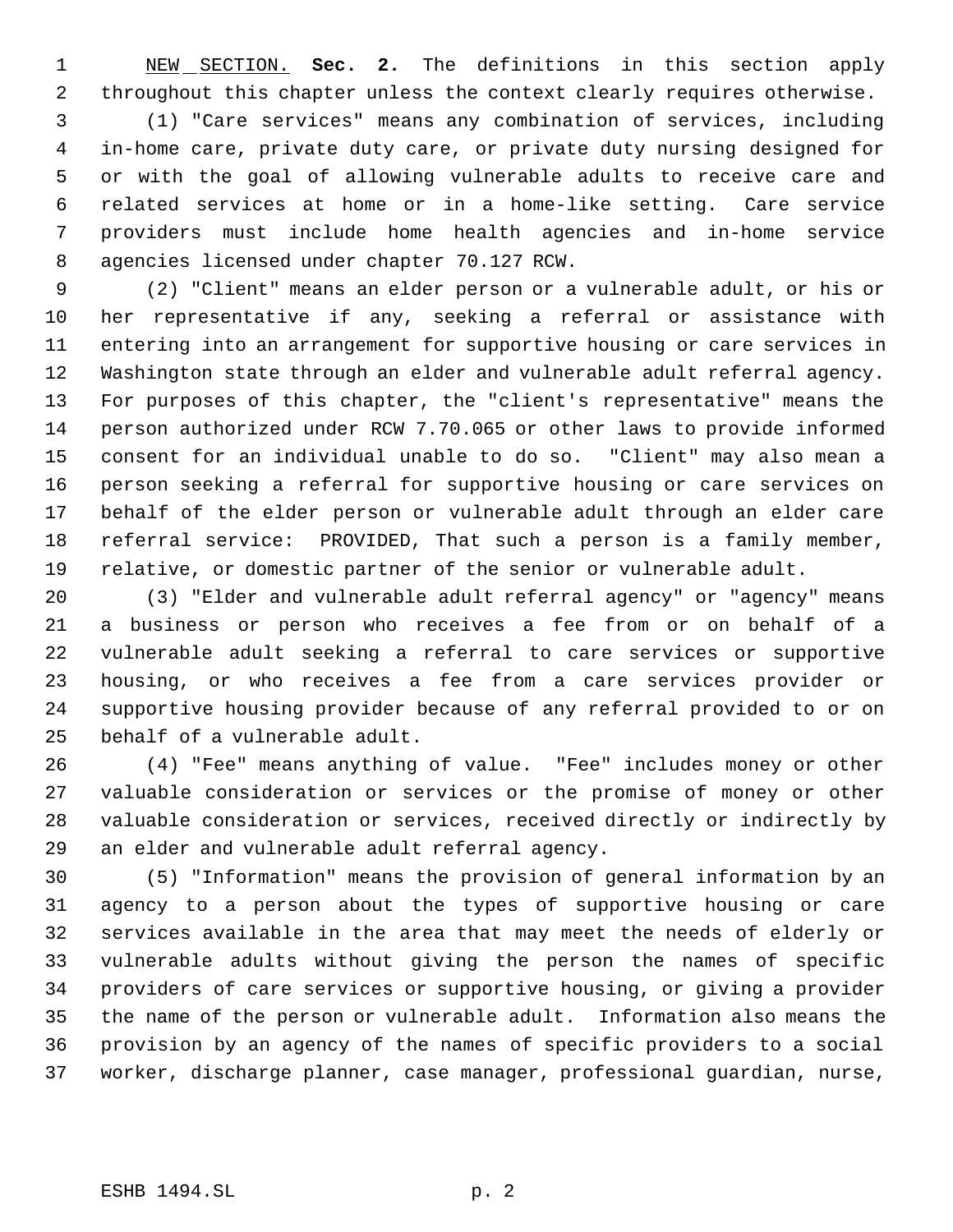or other professional who is assisting a vulnerable adult locate supportive housing or care services, where the agency does not request or receive any fee.

 (6) "Person" includes any individual, firm, corporation, partnership, association, company, society, manager, contractor, subcontractor, bureau, agency, organization, service, office, or an agent or any of their employees.

 (7) "Provider" means any entity or person that both provides supportive housing or care services to a vulnerable adult for a fee and provides or is required to provide such housing or services under a state or local business license specific to such housing or services.

 (8) "Referral" means the act of an agency giving a client the name or names of specific providers of care services or supportive housing that may meet the needs of the vulnerable adult identified in the intake form described in section 7 of this act, or the agency gives a provider the name of a client for the purposes of enabling the provider to contact the client regarding care services or supportive housing provided by that provider.

 (9) "Supportive housing" means any type of housing that includes services for care needs and is designed for prospective residents who are vulnerable adults. Supportive housing includes, but is not limited to, nursing homes licensed under chapter 18.51 RCW, boarding homes licensed under chapter 18.20 RCW, adult family homes licensed under chapter 70.128 RCW, and continuing care retirement communities under RCW 70.38.025.

(10) "Vulnerable adult" has the same meaning as in RCW 74.34.020.

 NEW SECTION. **Sec. 3.** (1) As of January 1, 2012, a business or person operating or maintaining an agency in this state is subject to the provisions of this chapter. An agency must maintain general and professional liability insurance to cover the acts and services of the agency. The combined liability insurance coverage required is one million dollars.

 (2) The agency may not create an exclusive agreement between the agency and the client, or between the agency and a provider. The agency cannot provide referral services to a client where the only names given to the client are of providers in which the agency or its personnel or immediate family members have an ownership interest in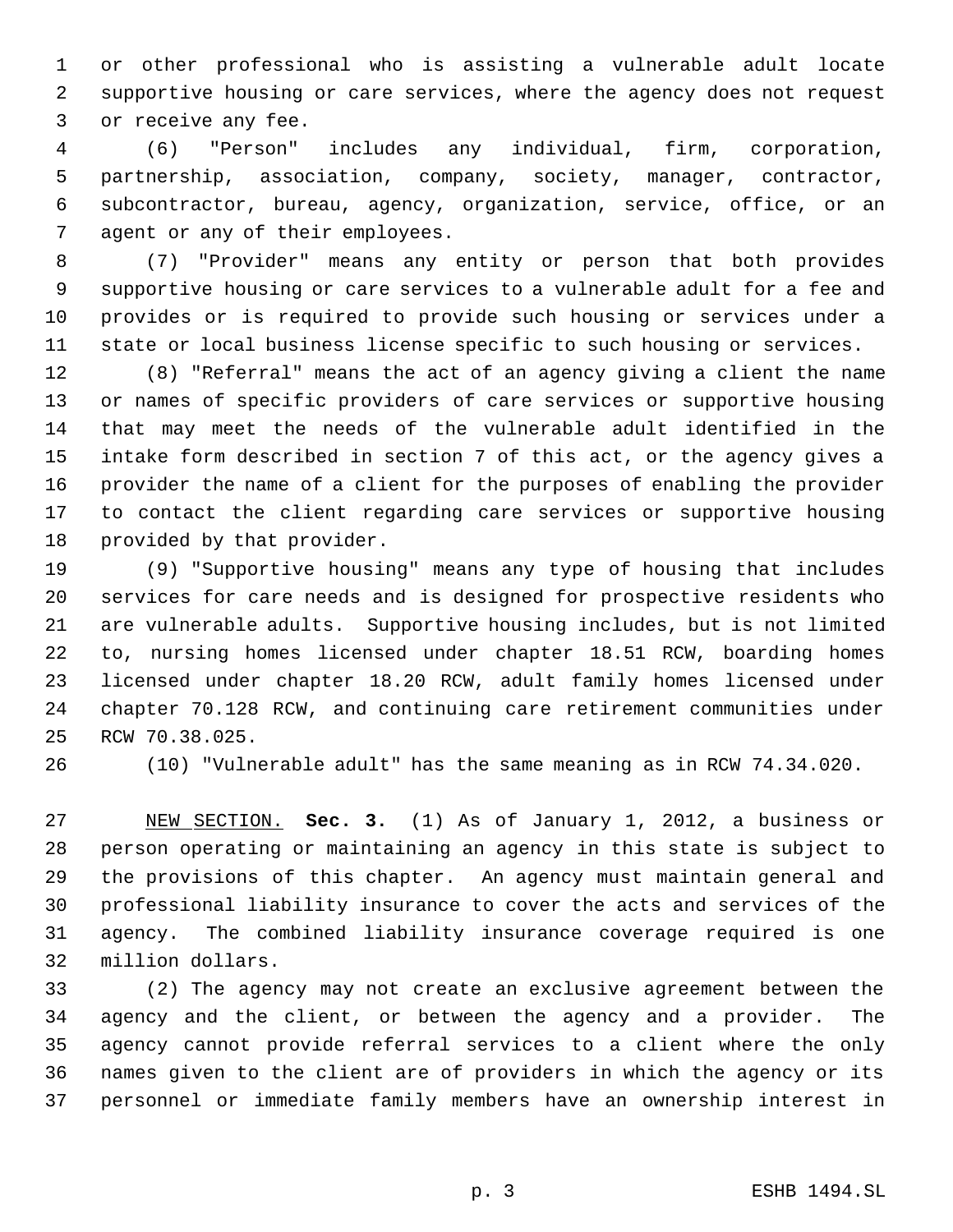those providers. An agreement entered into between an agency and a provider must allow either the provider or the agency to cancel the agreement with specific payment terms regarding pending fees or commissions outlined in the agreement.

 (3) The marketing materials, informational brochures, and web sites owned or operated by an agency, and concerning information or referral services for elderly or vulnerable adults, must include a clear identification of the agency.

 (4) All owners, operators, and employees of an agency shall be considered mandated reporters under the vulnerable adults act, chapter 74.34 RCW. No agency may develop or enforce any policies or procedures that interfere with the reporting requirements of chapter 74.34 RCW.

 NEW SECTION. **Sec. 4.** Nothing in this chapter may be construed to prohibit, restrict, or apply to:

 (1) Any home health or hospice agency while providing counseling to patients on placement options in the normal course of practice;

 (2) Government entities providing information and assistance to vulnerable adults unless making a referral in which a fee is received from a client;

 (3) Professional guardians providing services under authority of 21 their guardianship appointment;

 (4) Supportive housing or care services providers who make referrals to other supportive housing or care services providers where no monetary value is exchanged;

 (5) Social workers, discharge planners, or other social services staff assisting a vulnerable adult to define supportive housing or care services providers in the course of their employment responsibilities 28 if they do not receive any monetary value from a provider; or

 (6) Any person to the extent that he or she provides information to another person.

 NEW SECTION. **Sec. 5.** (1) Each agency shall keep records of all referrals rendered to or on behalf of clients. These records must contain:

 (a) The name of the vulnerable adult, and the address and phone number of the client or the client's representative, if any;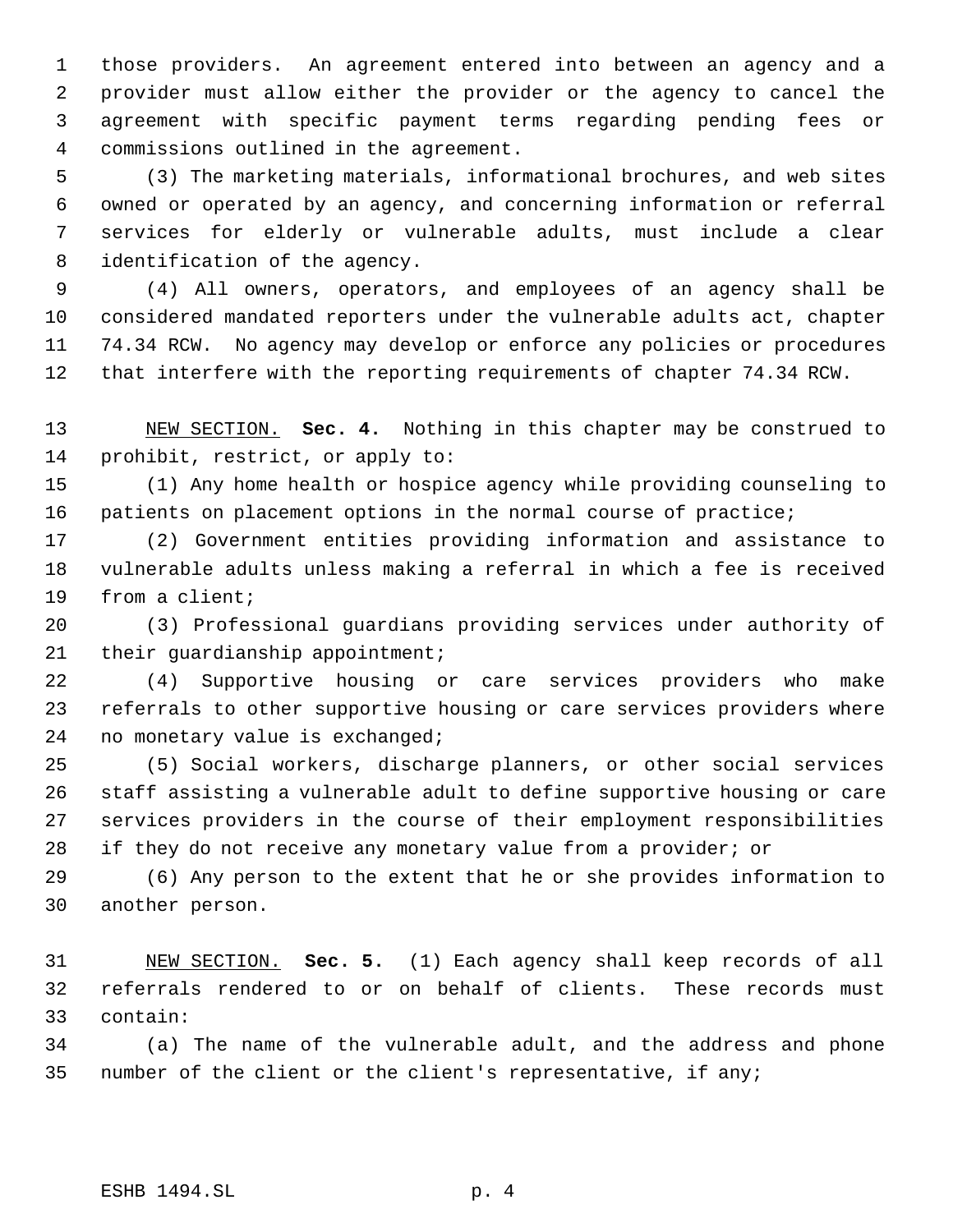(b) The kind of supportive housing or care services for which referral was sought;

 (c) The location of the care services or supportive housing referred to the client and probable duration, if known;

 (d) The monthly or unit cost of the supportive housing or care services, if known;

 (e) If applicable, the amount of the agency's fee to the client or to the provider;

 (f) If applicable, the dates and amounts of refund of the agency's fee, if any, and reason for such refund; and

 (g) A copy of the client's disclosure and intake forms described in sections 6 and 7 of this act.

 (2) Each agency shall also keep records of any contract or written agreement entered into with any provider for services rendered to or on behalf of a vulnerable adult, including any referrals to a provider. Any provision in a contract or written agreement not consistent with this chapter is void and unenforceable.

 (3) The agency must maintain the records covered by this chapter for a period of six years. The agency's records identifying a client are considered "health care information" and the provisions of chapter 70.02 RCW apply but only to the extent that such information meets the definition of "health care information" under RCW 70.02.010(7). The client must have access upon request to the agency's records concerning the client and covered by this chapter.

 NEW SECTION. **Sec. 6.** (1) An agency must provide a disclosure statement to each client prior to making a referral. A disclosure statement is not required when the agency is only providing information to a person. The disclosure statement must be acknowledged by the client prior to the referral and the agency shall retain a copy of the disclosure statement and acknowledgment. Acknowledgment may be in the form of:

 (a) A signature of the client or legal representative on the exact disclosure statement;

 (b) An electronic signature that includes the date, time, internet provider address, and displays the exact disclosure statement document; (c) A faxed confirmation that includes the date, time, and fax number and displaying the exact disclosure statement document; or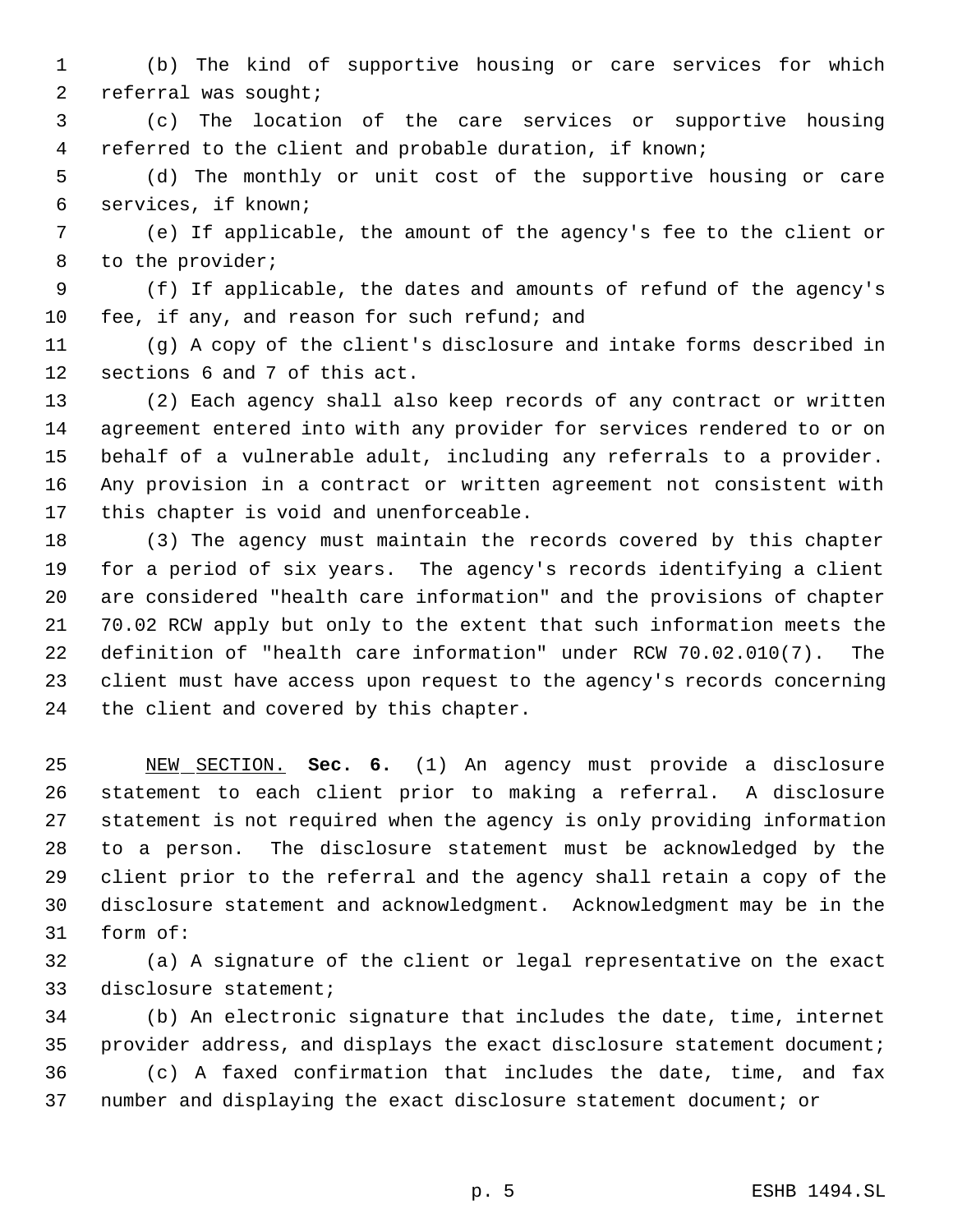(d) In instances where a vulnerable adult chooses not to sign or otherwise provide acknowledgment of the disclosure statement, the referral professional or agency may satisfy the acknowledgment requirement of this subsection (1) by documenting the client's refusal to sign.

 (2) The disclosure statement must be dated and must contain the following information:

8 (a) The name, address, and telephone number of the agency;

(b) The name of the client;

 (c) The amount of the fee to be received from the client, if any. Alternatively, if the fee is to be received from the provider, the method of computation of the fee and the time and method of payment. In addition, the agency shall disclose to the client the amount of fee to be received from the provider, if the client requests such information;

 (d) A clear description of the services provided by the agency in general, and to be provided specifically for the client;

 (e) A provision stating that the agency may not require or request clients to sign waivers of potential liability for losses of personal property or injury, or to sign waivers of any rights of the client established in state or federal law;

 (f) A provision stating that the agency works with both the client and the care services or supportive housing provider in the same transaction, and an explanation that the agency will need the client's authorization to obtain or disclose confidential health care information;

 (g) A statement indicating the frequency on which the agency regularly tours provider facilities, and that, at the time of referral, the agency will inform the client in writing or by electronic means if the agency has toured the referred supportive housing provider or providers, and if so, the most recent date that tour took place;

 (h) A provision stating that the client may, without cause, stop using the agency or switch to another agency without penalty or cancellation fee to the client;

 (i) An explanation of the agency's refund of fees policy, which must be consistent with section 10 of this act;

(j) A statement that the client may file a complaint with the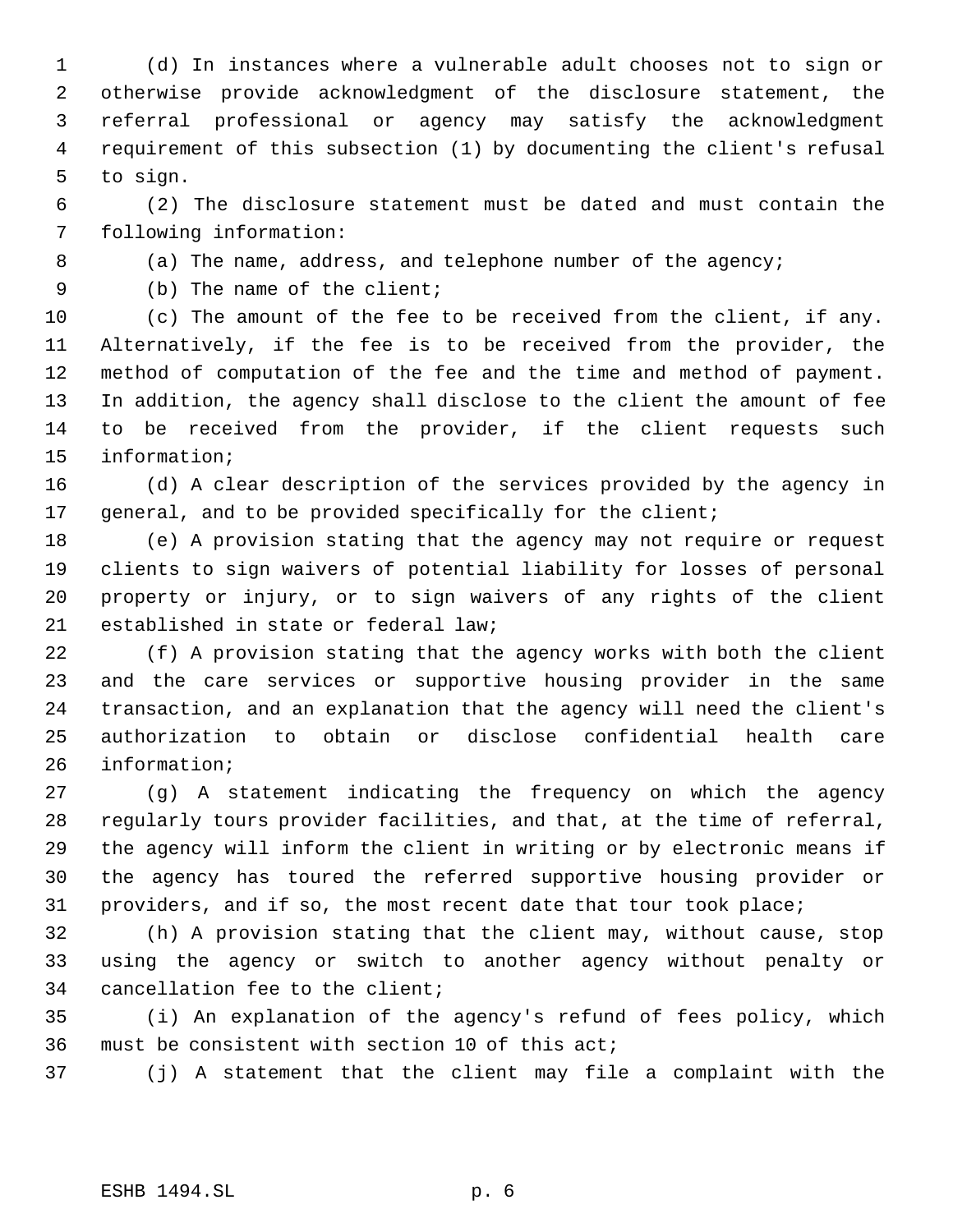attorney general's office for violations of this chapter, including the name, address, and telephone number of the consumer protection division of that office; and

 (k) If the agency or its personnel who are directly involved in providing referrals to clients, including the personnel's immediate family members, have an ownership interest in the supportive housing or care services to which the client is given a referral, a provision stating that the agency or such personnel or their immediate family members have an ownership interest in the supportive housing or care services to which the client is given referral services, and, if such ownership interest exists, an explanation of that interest.

 NEW SECTION. **Sec. 7.** (1) The agency shall use a standardized intake form for all clients prior to making a referral. The intake form must, at a minimum, contain the following information regarding the vulnerable adult:

(a) Recent medical history, as relevant to the referral process;

(b) Known medications and medication management needs;

 (c) Known medical diagnoses, health concerns, and the reasons the client is seeking supportive housing or care services;

 (d) Significant known behaviors or symptoms that may cause concern or require special care;

 (e) Mental illness, dementia, or developmental disability diagnosis, if any;

(f) Assistance needed for daily living;

 (g) Particular cultural or language access needs and accommodations;

(h) Activity preferences;

(i) Sleeping habits of the vulnerable adult, if known;

 (j) Basic information about the financial situation of the vulnerable adult and the availability of any long-term care insurance or financial assistance, including medicaid, which may be helpful in defining supportive housing and care services options for the vulnerable adult;

(k) Current living situation of the client;

(l) Geographic location preferences; and

 (m) Preferences regarding other issues important to the client, such as food and daily routine.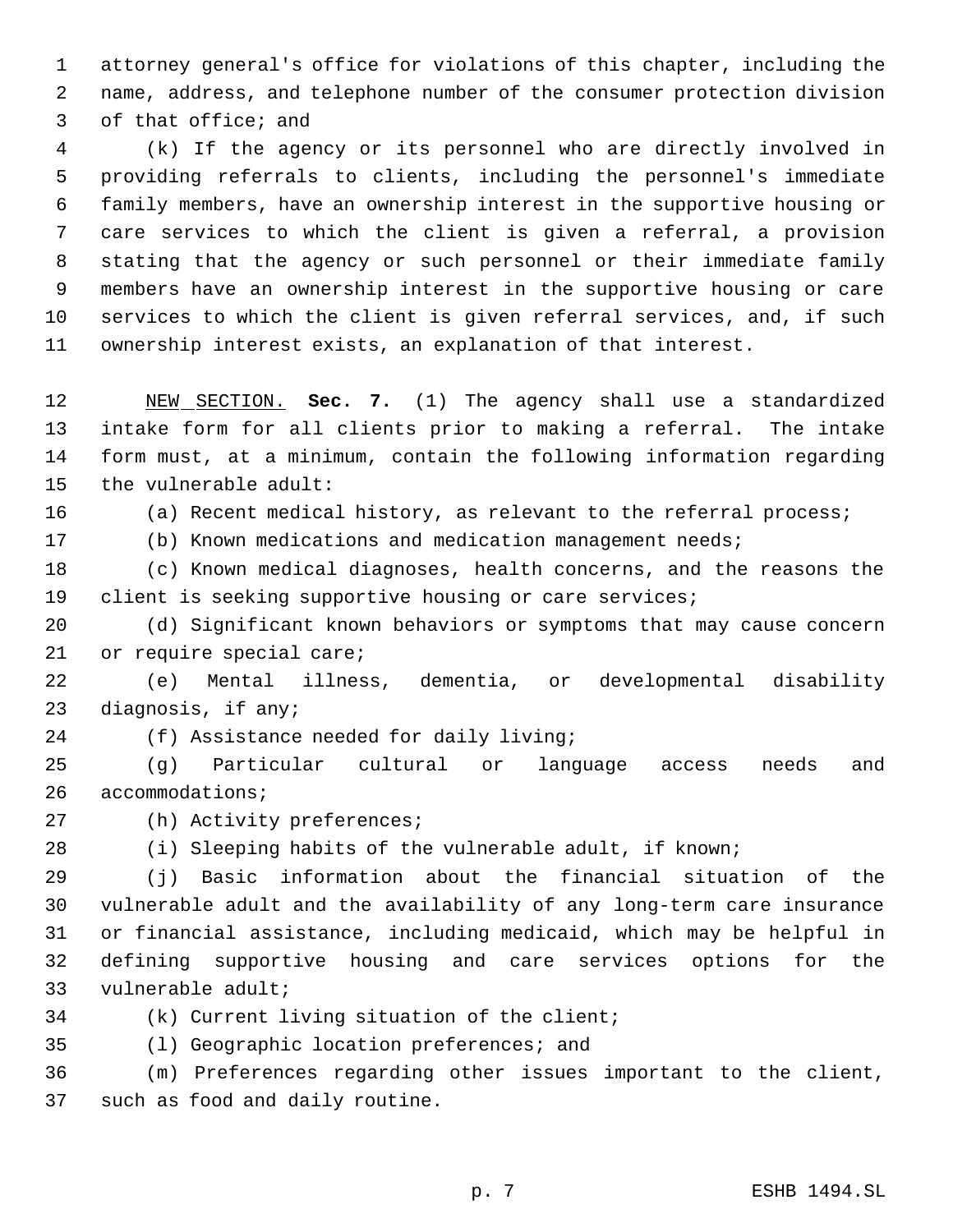(2) The agency shall obtain the intake information from the most available sources, such as from the client, the client's representative, or a health care professional, and shall allow the vulnerable adult to participate to the maximum extent possible.

 (3) The agency may provide information to a person about the types of supportive housing or care services available in the area that may meet the needs of elderly or vulnerable adults without the need to complete an intake form or provide a disclosure statement, if the agency does not make a referral or request or receive any fee. In addition, the agency may provide the names of specific providers to a social worker, discharge planner, case manager, professional guardian, nurse, or other professional who is assisting a vulnerable adult locate supportive housing or care services, provided the agency does not 14 request or receive any fee.

 NEW SECTION. **Sec. 8.** (1) The agency may choose to provide a referral for the client by either giving the client the name or names of specific providers who may meet the needs of the vulnerable adult identified in the intake form or by giving a provider or providers the name of the client after obtaining the authorization of the client or the client's representative.

 (2)(a) Prior to making a referral to a specific provider, the agency shall speak with a representative of the provider and obtain, at a minimum, the following general information, which must be dated and retained in the agency's records:

(i) The type of license held by the provider and license number;

 (ii) Whether the provider is authorized by license to provide care to individuals with a mental illness, dementia, or developmental disability;

 (iii) Sources of payment accepted, including whether medicaid is accepted;

(iv) General level of medication management services provided;

- (v) General level and types of personal care services provided;
- (vi) Particular cultural needs that may be accommodated;
- (vii) Primary language spoken by care providers;
- (viii) Activities typically provided;
- (ix) Behavioral problems or symptoms that can or cannot be met;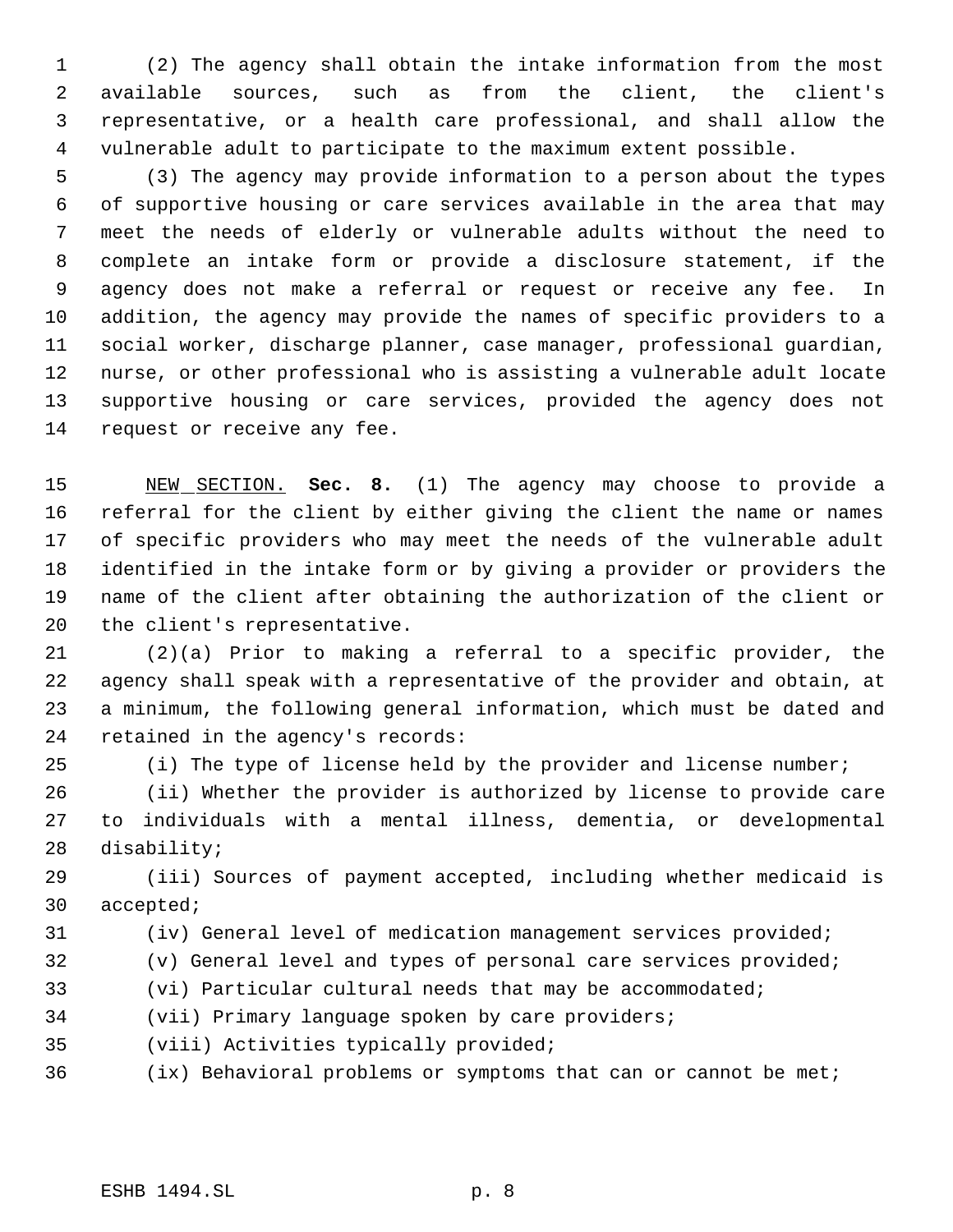(x) Food preferences and special diets that can be accommodated; and

(xi) Other special care or services available.

 (b) The agency shall update this information regarding the provider at least annually. To the extent practicable, referrals shall be made to providers who appear, in the best judgment of the agency, capable of meeting the vulnerable adult's identified needs.

 (3) Prior to making a referral of a supportive housing provider, the agency shall conduct a search, and inform the client that a search was conducted, of the department of social and health service's web site to see if the provider is in enforcement status for violation of its licensing regulations. Prior to making a referral of a care services provider, the agency shall conduct a search, and inform the client that a search was conducted, of the department of health's web site to determine if the provider is in enforcement status for violation of its licensing regulations. The searches required by this subsection must be considered timely if done within thirty days before the referral. The information obtained by the agency from the searches must be disclosed in writing to the client if the referral includes that provider.

 (4) By January 1, 2012, the department of social and health services and the department of health must convene a work group of stakeholders to collaboratively identify and implement a uniform standard for the information pertaining to the enforcement status of a provider that must be disclosed to the client under subsection (3) of this section. The uniform standard must clearly identify what elements of an enforcement action should be included under the disclosure requirements of subsection (3) of this section. Agencies will have no liability or responsibility for the accuracy, completeness, timeliness, or currency of information shared in the prescribed format and are immune from any cause of action rising from their reliance on, use of, or distribution of this information.

 NEW SECTION. **Sec. 9.** Nothing in this chapter will limit, specify, or otherwise regulate the fees charged by an agency to a provider for a referral.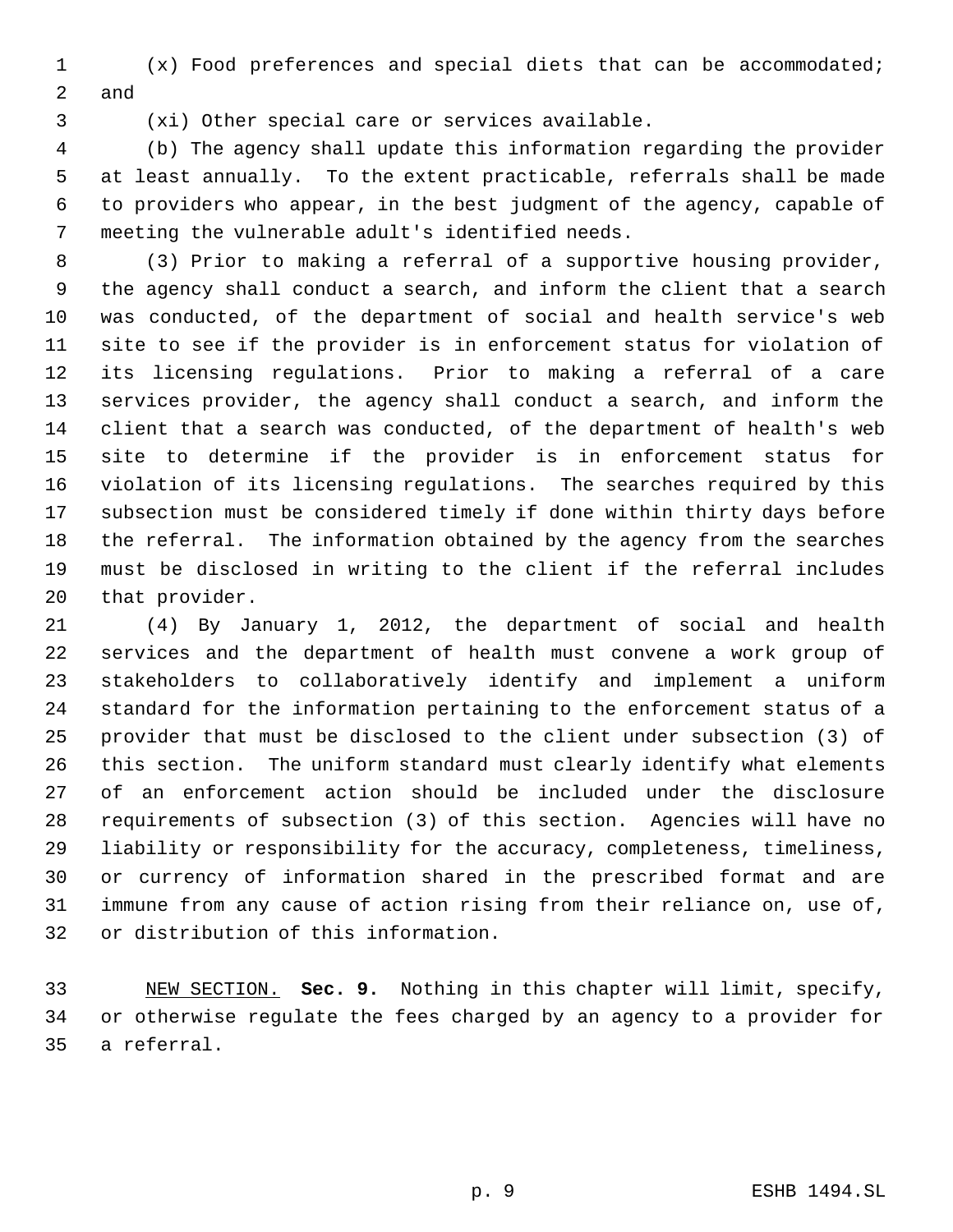NEW SECTION. **Sec. 10.** (1) The agency shall clearly disclose its fees and refund policies to clients and providers. If the agency receives a fee regarding a client who was provided referral services for supportive housing, and the vulnerable adult dies, is hospitalized, or is transferred to another supportive housing setting for more appropriate care within the first thirty days of admission, then the agency shall refund a portion of its fee to the person who paid it, whether that is the client or the supportive housing provider. The amount refunded must be a prorated portion of the agency's fees, based upon a per diem calculation for the days that the client resided or retained a bed in the supportive housing.

 (2) A refund policy inconsistent with this section is void and unenforceable.

 (3) This section does not limit the application of other remedies, including the consumer protection act, chapter 19.86 RCW.

 NEW SECTION. **Sec. 11.** Any employee, owner, or operator of an agency that works with vulnerable adults must pass a criminal background check every twenty-four months and not have been convicted of any crime that is disqualifying under RCW 43.43.830 or 43.43.842, or been found by a court of law or disciplinary authority to have abused, neglected, financially exploited, or abandoned a minor or vulnerable adult.

 NEW SECTION. **Sec. 12.** An agency may not charge or accept a fee or other consideration from a client, care services provider, or supportive housing provider unless the agency substantially complies with the terms of this chapter.

 NEW SECTION. **Sec. 13.** (1) The provisions of this chapter relating to the regulation of private elder and vulnerable adult referral agencies are exclusive.

 (2) This chapter may not be construed to affect or reduce the authority of any political subdivision of the state of Washington to provide for the licensing of private elder and vulnerable adult referral agencies solely for revenue purposes.